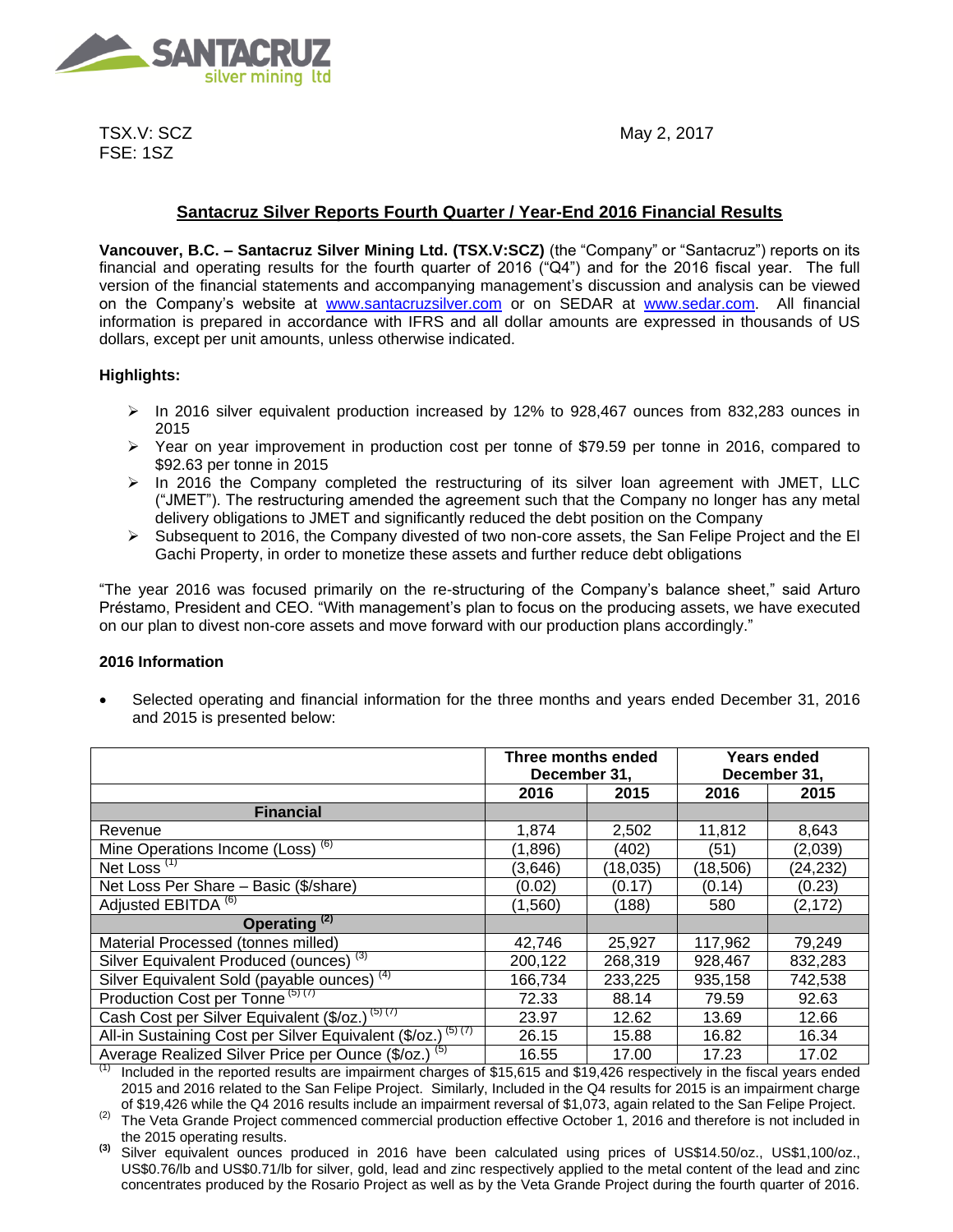

Silver equivalent ounces produced in 2015 have been calculated using prices of US\$17.75/oz., US\$1,250/oz., US\$0.83/lb and US\$1.09/lb for silver, gold, lead and zinc respectively applied to the metal content of the lead and zinc concentrates produced by the Rosario Project.

- **(4)** Silver equivalent sold ounces in the fourth quarter of 2015 have been calculated using a realized silver price of US\$17.00/oz., after giving effect to price protection program that had been put in place in connection with the Company's senior debt facility, and a realized silver price of US\$16.55/oz for the fourth quarter of 2016. The annual figures have been calculated using a realized silver price of US\$17.23/oz for 2016 and US\$17.02/oz for 2015. These prices are applied to the payable metal content of the lead and zinc concentrates sold from the Rosario Project as well as from the Veta Grande Project in the fourth quarter of 2016.
- (5) The Company reports non-IFRS measures which include Production Cost per Tonne, Cash Cost per Silver Equivalent, All-in Sustaining Cost per Silver Equivalent and Average Realized Silver Price per Ounce. These measures are widely used in the mining industry as a benchmark for performance, but do not have a standardized meaning and may differ from methods used by other companies with similar descriptions.
- (6) The Company reports additional non-IFRS measures which include Mine Operations Income (Loss) and Adjusted EBITDA. These additional financial disclosure measures are intended to provide additional information. Q1 2015 there was a temporary halt in operations from January 2 to March 25 following a malfunction in the tailings dam dewatering pipe. As such the Q1 2015 operating results are considered abnormal and have not been included in the calculation of the annual 2015 per unit costs as there was nominal production during this time.
- During Q1 2015 there was a temporary halt in operations from January 2 to March 25 following a malfunction in the tailings dam dewatering pipe. As such the Q1 2015 operating results are considered abnormal and have not been included in the calculation of the annual 2015 per unit costs as there was nominal production during this time.

#### **Veta Grande Outlook**

During the fourth quarter of 2016, significant mine development at Veta Grande was completed, including approximately 1,400 metres of level development and 480 metres of main access ramp development completed at the Guadalupana mine, and approximately 350 metres of level development in addition to 120 metres of main haulage ramp development completed at the Garcia mine. As a consequence of this development work a substantial amount of the millfeed during the fourth quarter was from lower grade development material. Importantly, during the fourth quarter mineralized material from previously mined stopes ("Choros") within the Veta Grande vein was identified and accessed from old workings below Level 3 at the Garcia mine. During the first quarter of 2017, approximately 26,700 tonnes of material was processed at the Veta Grande Project, largely sourced from the Choros, with an estimated head grade of 117 g/t Ag, 0.83% Zn, 0.48% Pb and 0.24 g/t Au. Management expects that these grades will improve in the coming weeks as more Choros are accessed.

Mineralized material from the Choros will be a primary source of millfeed to the Veta Grande milling facility in 2017, combined with mineralized material from other mine working faces recently developed at the Garcia mine. In connection with this matter during the first half of 2017 the Company plans to drive an access ramp for a vertical depth of 120 metres from the current workings at the Veta Grande vein, the largest of the vein systems contained within the Garcia mine.

#### **Rosario Outlook**

During the fourth quarter, the Company also advanced development of the Cinco Estrellas Property so as to complement the mill feed from the Rosario Mine. During the fourth quarter approximately 2,855 tonnes were mined from this property with an estimated average head grade of 3.3 g/t Au and 88 g/t Ag. To date in 2017, approximately 4,841 tonnes of mineralized material has been mined and processed from the property. The mineralized material mined in the fourth quarter and to date in 2017 has been sourced from mine development workings. Importantly, development of the first production stope has just been completed. The stope is located between levels 2 and 3, and is approximately 18 metres high. Geological mapping and chip sampling of the vein over a 150 meter strike length on levels 2 and 3 indicate the vein widths in this stope range from 1.5 to 3.0 metres. Assay results of chip samples collected from the top of the stope (level 2) range from trace up to 6.0 g/t Au and 120 g/t Ag as compared to the bottom of the stope (level 3) that range from trace up to 19 g/t Au and 220 g/t Ag.

The Company is assessing other mineral prospects located in proximity to the Rosario Mine with a view to further increasing high-grade feed to the Rosario mill. Management believes such a strategy will strengthen the Rosario Project operations by providing greater mining flexibility as well as utilizing the available mill capacity.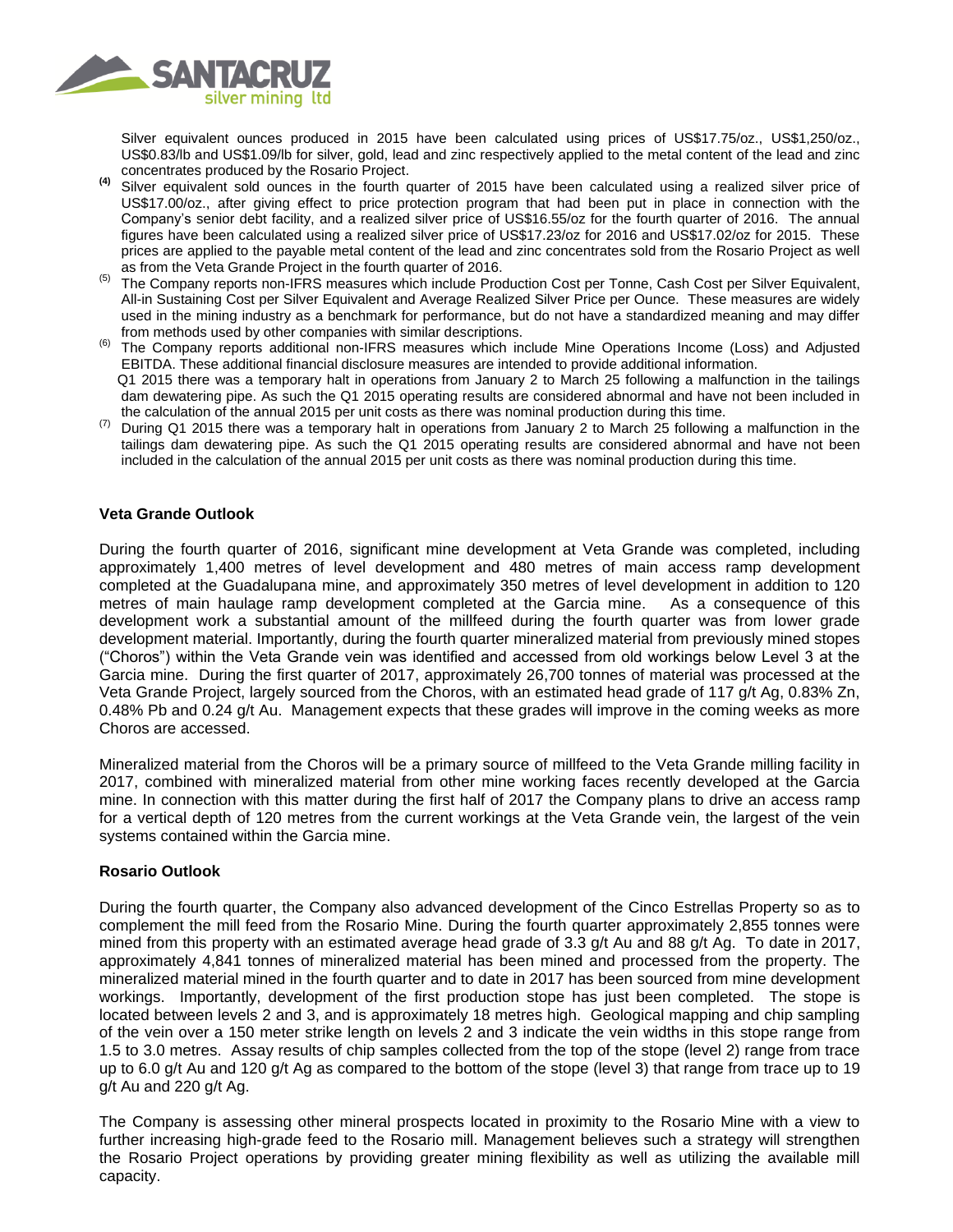

### **Sampling and Laboratory**

The reported head grades have been estimated from assay results of samples collected from stockpiles of mined mineralized material. The reported stope grades are of assay results of underground chip samples collected across the vein and at an average interval of three meters along the strike length of the vein. Blanks, standards and duplicate control samples are not utilized in the sampling procedure.

Samples collected from the Rosario and Veta Grande projects are assayed at the Rosario and Veta Grande laboratories, respectively. Both laboratories are owned and operated by Santacruz and the facilities are meant to serve the mining operations at the projects. The Rosario and Veta Grande laboratories are not independent of the Company and do not hold ISO certification. Samples are prepared by drying, crushing, rifle splitting and pulverizing to <75 microns passing 200-mesh. Samples are analyzed by 3-acid digestion and Atomic Absorption Spectrometry. Gold and silver are further analyzed by fire assay with gravimetric finish.

#### **Qualified persons**

The technical information contained in this news release has been reviewed and approved by Van Phu Bui, B.Sc., P. Geo., who is independent of the Company and a "qualified person" under National Instrument 43- 101.

#### **About Santacruz Silver Mining Ltd.**

Santacruz is a Mexican focused silver company with two producing silver projects (Rosario, including the Cinco Estrellas property, and the right to operate the Veta Grande silver project and milling facility); and three exploration properties including the Gavilanes property, Minillas property and Zacatecas properties. The Company is managed by a technical team of professionals with proven track records in developing, operating and discovering silver mines in Mexico. Our corporate objective is to become a mid-tier silver producer.

'signed'

Arturo Préstamo Elizondo, President, Chief Executive Officer and Director

For further information please contact:

Neil MacRae Santacruz Silver Mining Ltd. Email: [info@santacruzsilver.com](mailto:infonmacrae@santacruzsilver.com) Telephone: (604) 569-1609

*Neither the TSX Venture Exchange nor its Regulation Services Provider (as that term is defined in the policies of the TSX Venture Exchange) accepts responsibility for the adequacy or accuracy of this release.* 

#### *Forward looking information*

*Certain statements contained in this news release constitute "forward-looking information" as such term is used in applicable Canadian securities laws. Forward-looking information is based on plans, expectations and estimates of management at the date the information is provided and is subject to certain factors and assumptions. In making the forward-looking statements included in this news release, the Company has applied several material assumptions, that the Company's financial condition and development plans do not change as a result of unforeseen events, that third party mineralized material to be milled by the Company will have properties consistent with management's expectations, that the Company will receive all required regulatory approvals, and that future metal prices and the demand and market outlook for metals will remain stable or improve. Forward-looking information is subject to a variety of risks and uncertainties and other*